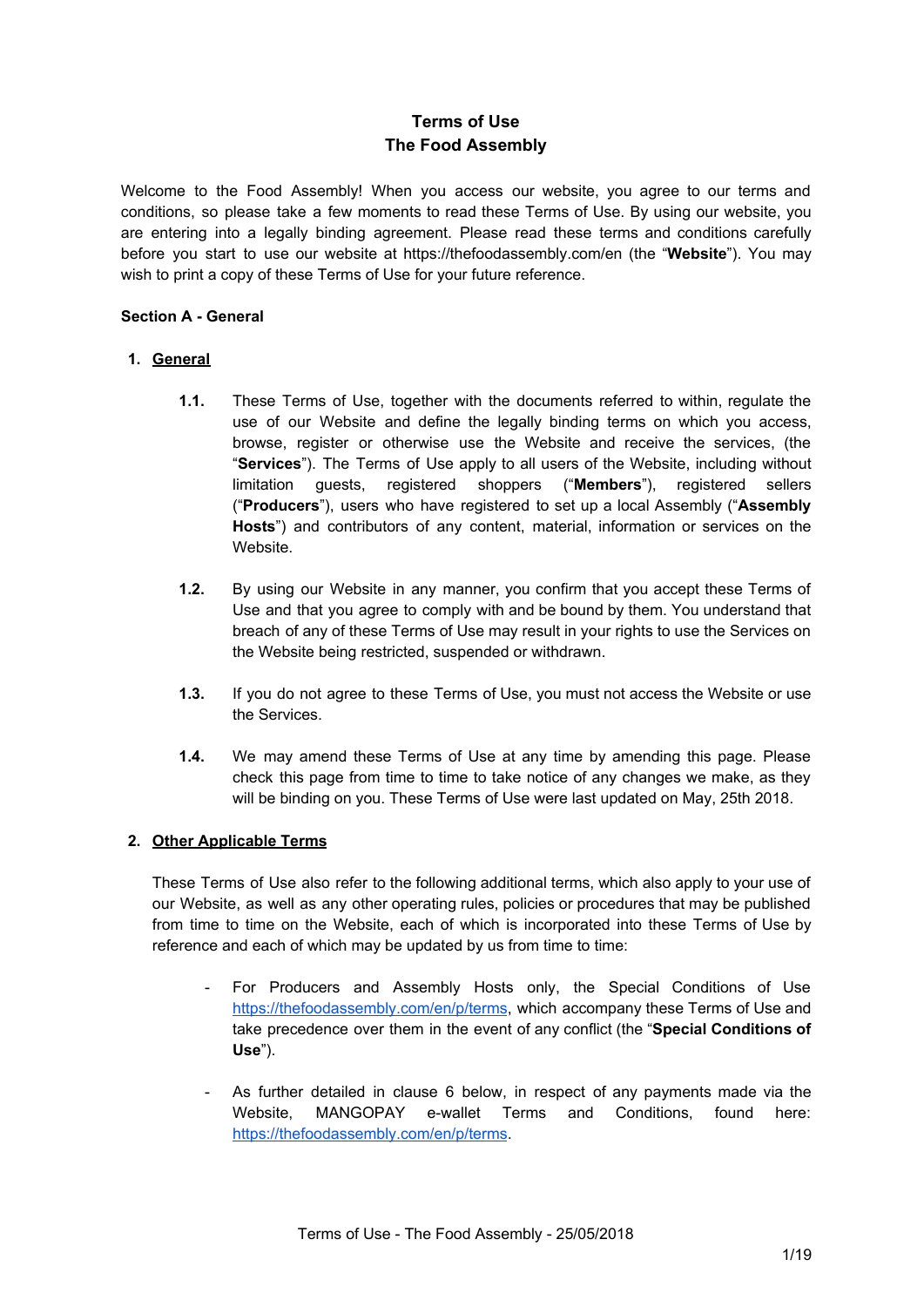For every User of the Website, the Data [Privacy](https://d252gktqfh773f.cloudfront.net/fr/p/assets/documents/en-GB/terms-25-05-2018/cookie-policy.pdf) Policy relating to the processing of personal data by the Company and the use of cookies on the Website, which accompany these Terms of Use and take precedence over them in the event of any conflict (the "**Data Privacy Policy**").

# **3. About**

- **3.1.** The Website is a site owned and operated by Equanum Ltd, a private limited company registered in England and Wales with registered number 8971115, and registered adress 300 High Holborn, Lincoln House, London WC1 7JH (the "**Company**", "**We**", "**Us**"). Our VAT number is 187 8883 28.
- **3.2.** Our contact details are as follows : Postal adress: Equanum Ltd, 300 High Holborn, Lincoln House, London WC17JH Phone number: +44 20 7092 6606 Email: [contact@foodassembly.com](mailto:contact@foodassembly.com)

# **4. About The Website**

- **4.1.** The Website is an online marketplace allowing users who comply with our Terms of Use to create and manage, or simply join an online community which is set up and organised by an Assembly Host, (an "**Assembly**") in order to trade in groceries and other everyday items (the "**Products**"). Once registered, users can create personal profiles, interact with other Members and use other services on the Website. Assembly Hosts are responsible for overseeing the sales facilitated by the Assembly (the "**Sales**") and coordinating the delivery of the Products ordered on the Website (including setting the dates and edlivery locations).
- **4.2.** The purpose of an Assembly is to establish a direct link between the suppliers of Products (the "**Producers**"), who wish to sell their Products through an alternative outlet to consumers. In order to benefit from this direct relationship, users must also register with the Website and at least one local Assembly in order to become a member ("**Member**").
- **4.3.** We operate the platform and implement the tools and technical means to enable this relationship, but any contract for sale is made directly between the Member and the Producer. We do not have possession of any Products offered for sale and are not directly involved in the transactions between Members and Producers. The Company is not part of the contract of sale between Members and Producers, nor any other contract concluded between Users of the Website. The Company accepts no liability for any issues which may arise during the conclusion of these contracts.
- **4.4.** We do not review Producers' offers or content on the Website. We have no control over and do not guarantee the existence, quality, safety or legality of Products advertised; the truth or accuracy of Producer's offers, the ability of Producers to provide the Products; the ability of Members to pay for Products; or the fulfilment of transactions, the smooth functioning of Assemblies, or the proper implementation of the contracts entered into between Members and Producers. We do not provide a guarantee to Assembly Hosts or Producers regarding market outlets or the volume of customers, and shall not be liable to Assembly Hosts or Members for any guarantee regarding the number and the diversity of Producers.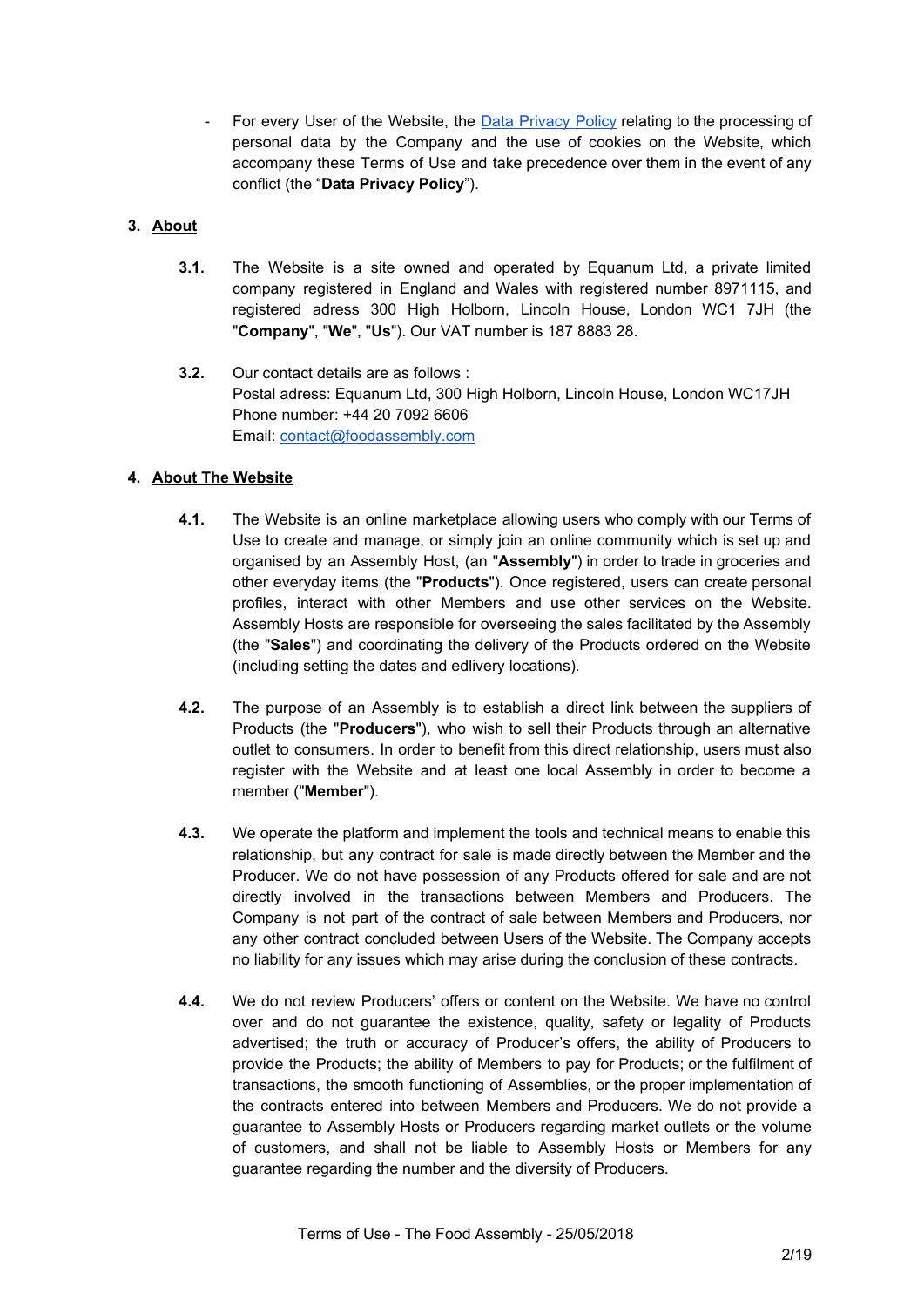- **4.5.** We do not provide any undertaking regarding, (i) the compliance of Orders with applicable laws and regulations; (ii) the compliance of Products with applicable laws and regulations, including their preparation and/or labelling; (iii) the conformity of delivered Products with the terms of the contract and the existence of possible hidden defects; (iv) the risks linked to transporting, storing, conserving and delivering the Products; or (v) the compliance with hygiene and maintenance rules including in regard to the Distribution site.
- **4.6.** We cannot give any undertaking, that Products and/or services you purchase from Producers through the Website will be of satisfactory quality, and this and any other such warranties (whether express or implied) are disclaimed by us absolutely to the fullest extent permitted by law. This disclaimer does not affect your statutory rights against a Producer. Where you Order goods and/or services through the Website we may disclose your customer information related to that transaction to the relevant Producer.

### **5. Accessing our Website and Services**

- **5.1.** Our Website is made available free of charge to all users, save that the Company and the Assembly Hosts are paid through commission paid for by the Producers.
- **5.2.** We do not guarantee that our Website, any Content or any of the Services, will always be available or be uninterrupted, or fault-free. Access to our Website is permitted on a temporary basis and we may suspend, withdraw, discontinue or change all or any part of our Website without notice at any time. We will not be liable to any user of the Website if for any reason the Website is unavailable at any time or for any period. Please note that content on our Website may be out of date at any given time and we are under no obligation to update it.
- **5.3.** We do not guarantee that our Website, or any Content on it will be free from errors or omissions.
- **5.4.** You are responsible for making all arrangements necessary to have access to our site and are responsible for ensuring that all persons who access the Website through your internet connection are aware of these Terms of Use and other applicable terms and conditions, and that they comply with them.

### **6. Membership and Registration**

- **6.1.** Our Services are available only to, and may only be used by, individuals who are 18 years and older and who can form legally binding contracts under applicable law. You represent and warrant that you are at least 18 years old and that all registration information you submit is accurate and truthful.
- **6.2.** Users who fulfil the requirements above and wish to join an Assembly must first register an account to become a Member of the Website ("**Account**"), in accordance with clause 6.3 below, by completing all required fields on the Website registration form found here: https://thefoodassembly.com/en/join. Users, whether or not already a Member, can also apply to become an Assembly Host or Producer, in accordance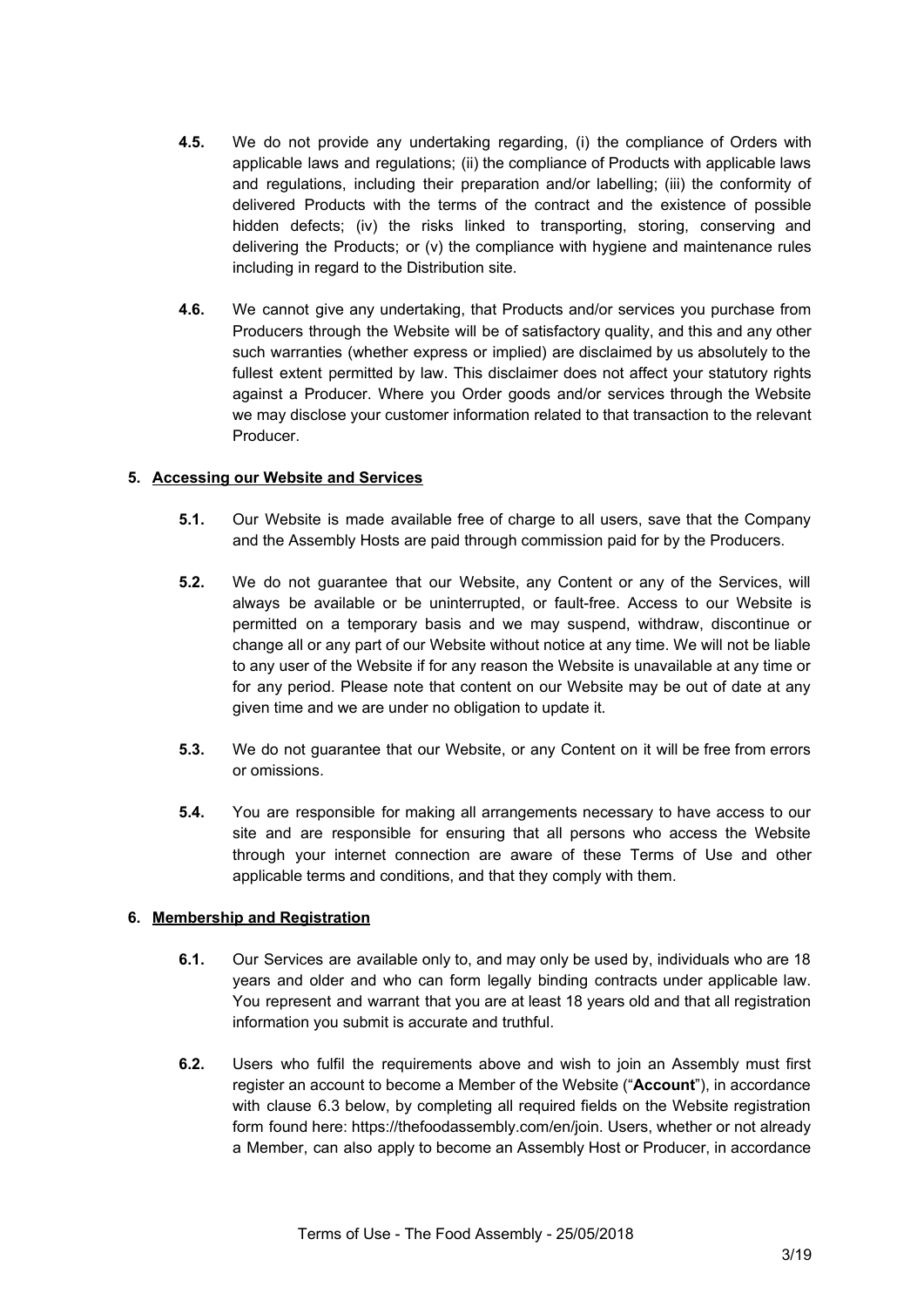with the terms set out in the Special Conditions of Use, found here: <https://thefoodassembly.com/en/p/terms>.

- **6.3.** In order to register for an Account, you must provide a full name, email address, postcode and town, and secure password, which you may update at any time via the Website. You are solely responsible for keeping your log in details (including your password) confidential and must not disclose it or share it with anyone. You will be responsible for all activity and Orders that take place using your log in details. In the event of theft, loss, fraud or unauthorized use of a user's password or account, you must contact us immediately at support@foodassembly.com. In such circumstances, we reserve the right to take any measures we deem appropriate.
- **6.4.** Once registered for an Account, you will then be invited to select up to three Assemblies of their choice to join (from a list of local Assemblies based on the postcode and city information you provided on registration), by completing the Assembly registration form on the Website. In the event that there are no suitable Assemblies, you are free to de-register from the Website, but if you choose not to de-register, your Account will remain active, you will continue to receive newsletters and emails informing you of new Assemblies in your area (provided you have not opted out via your account management page) and and you will be able to register with an Assembly at any time in the future.
- **6.5.** Where we have reason to suspect or believe that there has or is likely to be a security breach or other misuse of the Website, we reserve the right to require you to change your password. Failure to do so may result in us suspending or deleting your account.
- **6.6.** As a user, you:
	- *6.6.1.* represent and undertake that all Account information provided is accurate, up to date, honest and not misleading;
	- *6.6.2.* commit to updating your Account information as and when it changes; and
	- *6.6.3.* accept sole responsibility for any direct or indirect adverse consequences caused by the inaccuracy of this information or failure to update this information.
- **6.7.** The information submitted to create or update an Account constitutes a proof of your identity. We reserve the right to verify, at any time, the accuracy of the information provided and to ask you for any additional documentation or information for the purpose of identity verification.

### **7. How to de-register**

- **7.1.** You can at any time decide to terminate your membership of an Assembly and/or change an Assembly, through the Configuration Page in your Account.
- **7.2.** In addition, you can unsubscribe from the Website at any time by sending an email to support@foodassembly.com. We will send you confirmation that your account has been cancelled, after which point you will no longer have access to the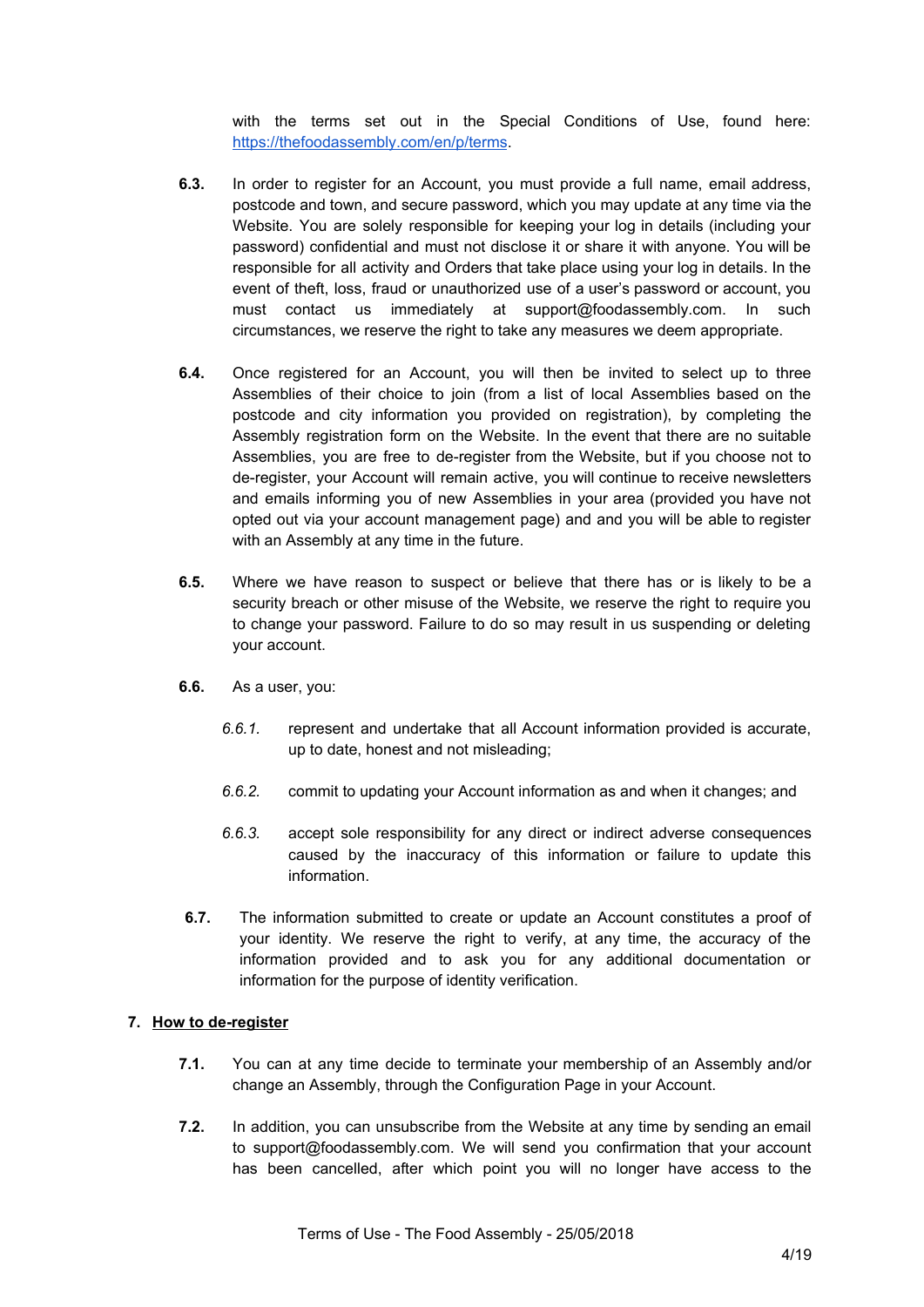Services. Orders placed before unsubscribing will nevertheless be carried out and you will be bound by the terms and conditions of the Order as if you were a Member, until the Order is completed.

### **8. Payments on our Website**

- **8.1.** All payments made on the Website are processed by a third party payment handler, MANGOPAY SA, 59 Boulevard Royal, L-2449 Luxembourg, listed under number B173459, a registered e-money company which provides services for the issuing, use and management of e-money ("**Payment Service**"). In Order to buy and sell Products advertised on an Assembly, Members must register and create an electronic wallet account ("**Electronic Wallet**"), with the Payment Service.
- **8.2.** By having an Account, users agree to be bound by the Terms and Conditions of the Payment service [https://thefoodassembly.com/en/p/terms.](https://thefoodassembly.com/en/p/terms) In the event of any conflict between the Terms and Conditions of the Payment Service on the one hand, and these Terms of Use and/or the Special Conditions of Use on the other, the latter will take precedence, with the exception of where applicable law demands the application of the Terms and Conditions of the Payment Service.
- **8.3.** The Payment service is solely responsible for these transactions.

## **9. Uploading Content onto our Website**

- **9.1.** Whenever you make use of a feature that allows the upload of content of any nature (including written, visual, audio, video or other content, including any offer of Products made by Producers) ("**Content**") to our Website, or make contact with other users of our Website (such as via the public discussion space on the Website (the "**Discussion Space**") and the private messaging space (the "**Message Space**"), you must comply with the rules set out in these Terms of Use.
- **9.2.** You are solely responsible for the interaction with others on the Website and for all Content you choose to upload to the Website, which means that if you provide Content in breach of these terms, you may be required to compensate anyone who suffers as a result. Accordingly, you must ensure to respect the usual rules of moderation, politeness, and cordiality with regard to any interaction with other users or exchange of Content on the Website.
- **9.3.** Please use your common sense when uploading Content onto public spaces such as the Discussion Space, in particular when giving out personal details. For example, do not send someone your bank account or credit card details.
- **9.4.** You must not use the Website to knowingly harass, threaten, intimidate, blackmail or otherwise abuse another user and if someone asks you not to contact them again, you must not contact them via the Website again.
- **9.5.** You must not use messages to send unsolicited advertising or promotions, requests for donations or "spam", or pass on email addresses or any other information on to third parties.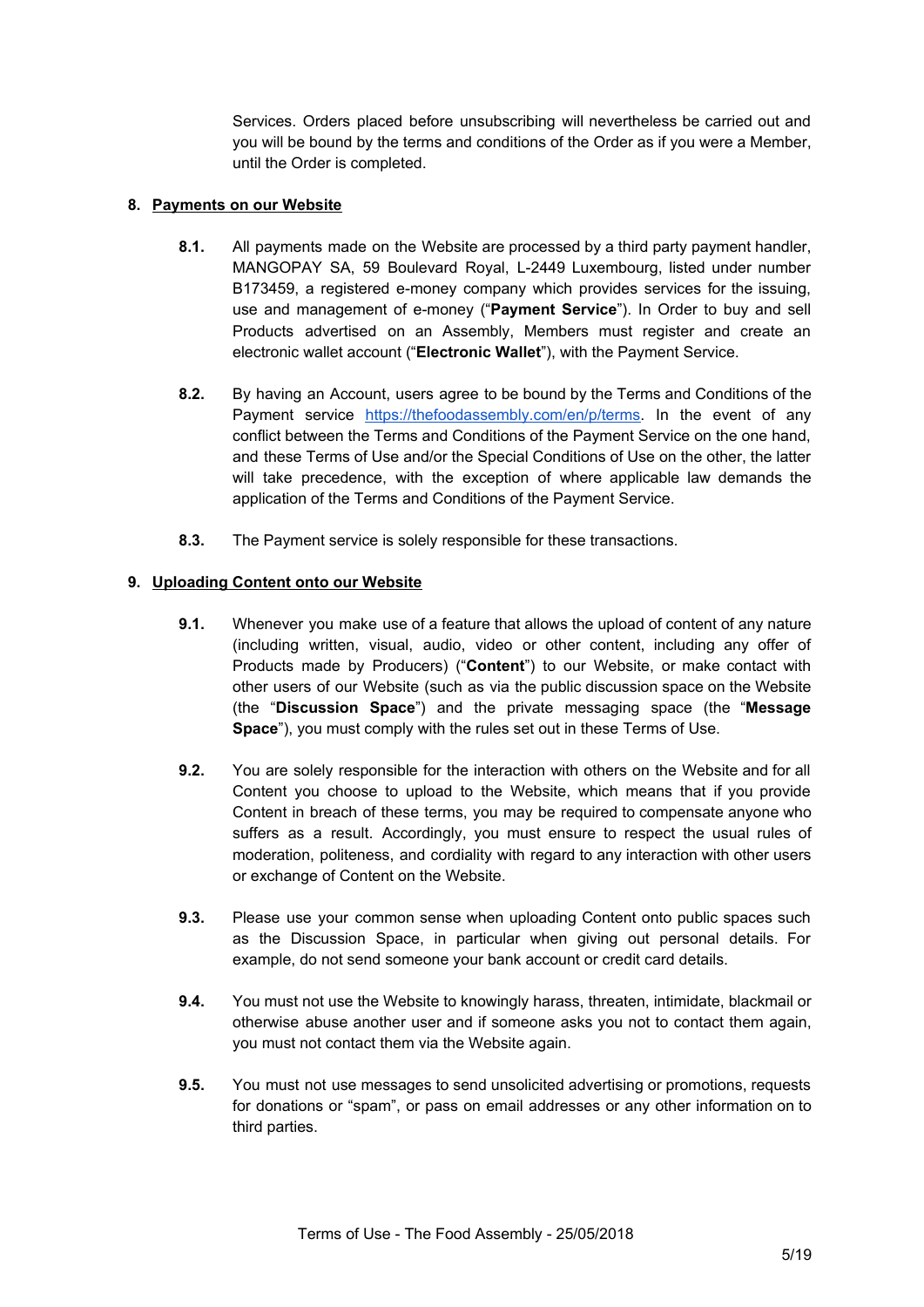- **9.6.** The Message Space is like a private email service restricted only to users of the Website, which provides you with a means to communicate with other users of the Website. Any Content sent to any other user through the private Message Space will be considered private correspondence, for which the sender will be solely responsible.
- **9.7.** Users are expressly informed and agree that we may access at any time, messages exchanged through the Message Space, and use them, if necessary, to protect our rights in particular in the context of legal proceedings.
- **9.8.** You undertake to us that you possess all the rights and authorisations necessary for the publication of any Content uploaded onto the Website and that the Content does not infringe any third party intellectual property rights. In the event that we receive a complaint in respect of any content posted by you it shall be your sole responsibility to deal with such a complaint and to compensate us for any loss suffered. We reserve the right to remove any such content immediately and/or provide your identity to any third party who is claiming that any such content contitutes a violation of their intellectual property rights, or rights to privacy.
- **9.9.** You grant us a non-exclusive, perpetual, irrevocable, royalty-free, fully sub-licensable and transferable right to use, reproduce, modify, adapt, publish, translate, create derivative works from, distribute, and display such licence to use the Content you add to our Website, throughout the world in any media, including, for example, for our campaigning purposes or marketing materials. We will not use your Content for marketing or publicity purposes without first contacting you for your permission.
- **9.10.** You agree to allow the Company to store or re-format your Content on the Website and display your content on the Website in any way we choose. We will only use personal information in accordance with our Data Privacy Policy.
- **9.11.** You agree only to publish Content that is lawful, does not harm public Order, decency or the rights of a third party, does not violate any law or regulation and more generally, which is not likely to expose us to civil or criminal liability.
- **9.12.** We act only as a hosting service provider and have no knowledge or control of the Content published by users in the context of the Services. Views expressed by individuals on our Website do not represent the views of the Company. We do not moderate, select, verify or control in any way the Content and we accept no liability for the Content posted by third parties. All complaints must be directed in the first instance to the author of the Content in question or the Assembly Host. You may, however notify us of any Content related complaints at [support@foodassembly.com.](mailto:support@foodassembly.com)
- **9.13.** We reserve the right to remove material posted on the Discussion Spaces (or any other public space on the Website) and to contact you in the event that there are concerns about the content you have contributed. If we believe that any material placed on the Discussion Space (or any other public space on the Website) by you is unlawful we may contact the relevant authority.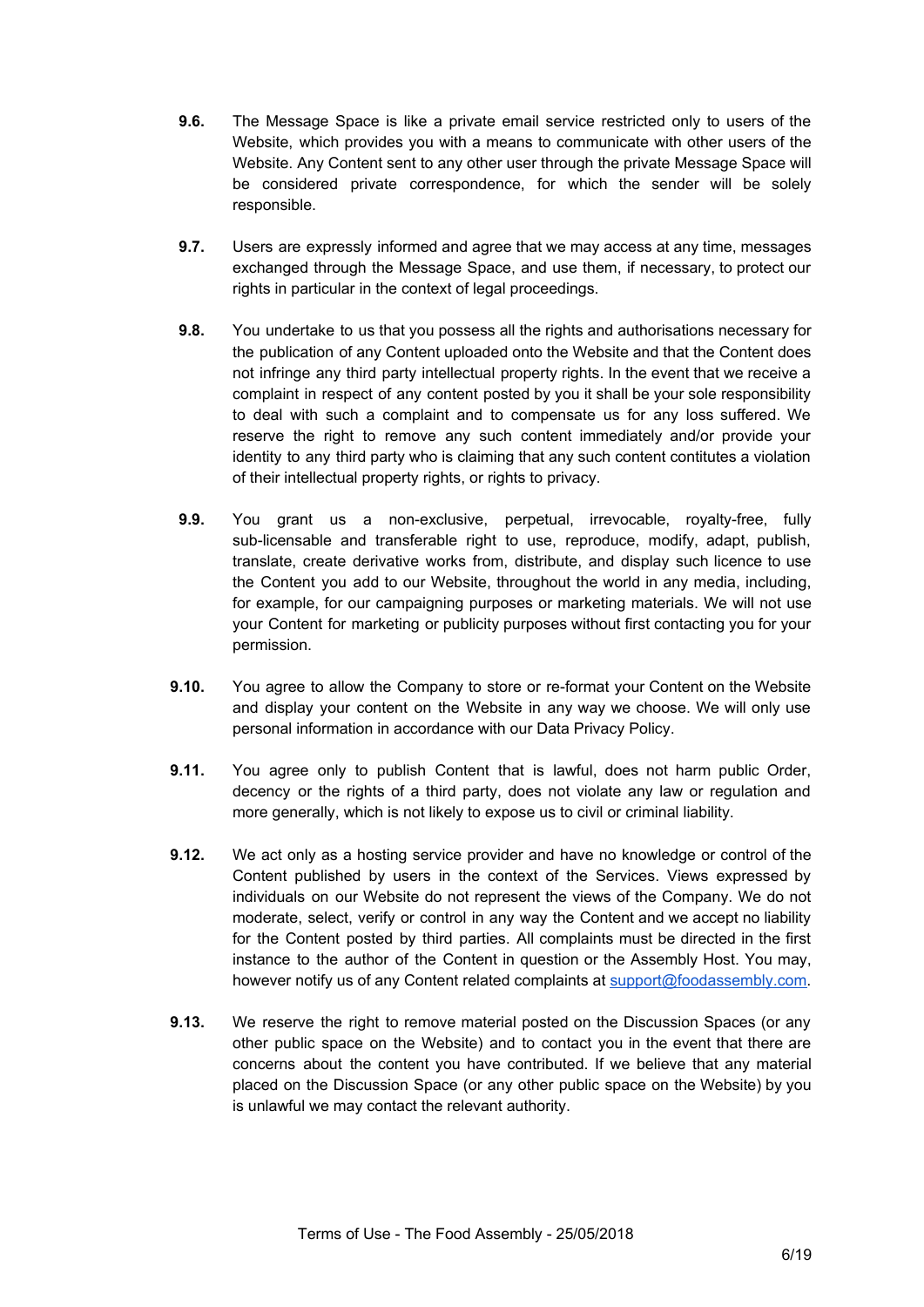### **10. Prohibited Use of the Website**

- **10.1.** You must not use the Website for disseminating any of the following Content (this list is not exhaustive):
	- Content which is unlawful, harassing, pornographic, obscene, indecent, shocking, abusive, threatening, inappropriate for family viewing, vulgar, libellous, defamatory, injurious, violent, racist, xenophobic, or Holocaust denying;
	- dishonest, misleading Content, or Content which offers or promotes unlawful, fraudulent or dishonest activities;
	- material that encourages conduct that constitutes a criminal offence, results in civil liability or otherwise breaches any relevant laws, regulations or code of practice;
	- Content which is harmful to the IT systems of third parties (such as viruses, worms, Trojan Horses etc.); or
	- more generally, Content which is likely to violate the rights of a third party (including intellectual property rights, image rights, etc.) or to be prejudicial to third parties, in any manner or form.
- **10.2.** In addition, you must not use the Website for any of the following purposes (this list is not exhaustive):
	- transmitting material containing any form of advertising or promotion for goods and services, junk mail, chain letters or "spam";
	- gaining unauthorised access to other computer systems;
	- interfering with any other person's use or enjoyment of the Website;
	- impersonating another person or otherwise mislead as to the origin of Content;
	- the carrying out of illegal or fraudulent activities, or any activity violating the rights or safety of third parties;
	- the violation of public Order or of applicable laws and regulations;
	- intrusion of a third party's IT system, or any activity likely to harm, control, interfere with or intercept part or all of a third party's IT system, or to violate its integrity or safety;
	- the sending of unsolicited emails, and/or marketing or commercial solicitation emails;
	- manipulations aimed at improving the indexing of a third party website;
	- the collection and aggregation of any information present on the Website without the Company's expressly given authorisation;
	- the assistance or incitement, in any manner or form, of one or several of the aforementioned acts and activities; or
	- more generally, any practice aiming to divert the Services to purposes other than those for which they have been created.
- **10.3.** It is strictly forbidden for Users to copy and/or divert for their own purposes or those of a third party the concept, technologies or any other element of the Website.
- **10.4.** Equally strictly forbidden are: (i) all behaviours likely to interrupt, suspend, slow or impede the Services' continuity; (ii) all intrusions or attempts to intrude into the Company's systems; (iii) all actions likely to divert the resources of the Website; (iv)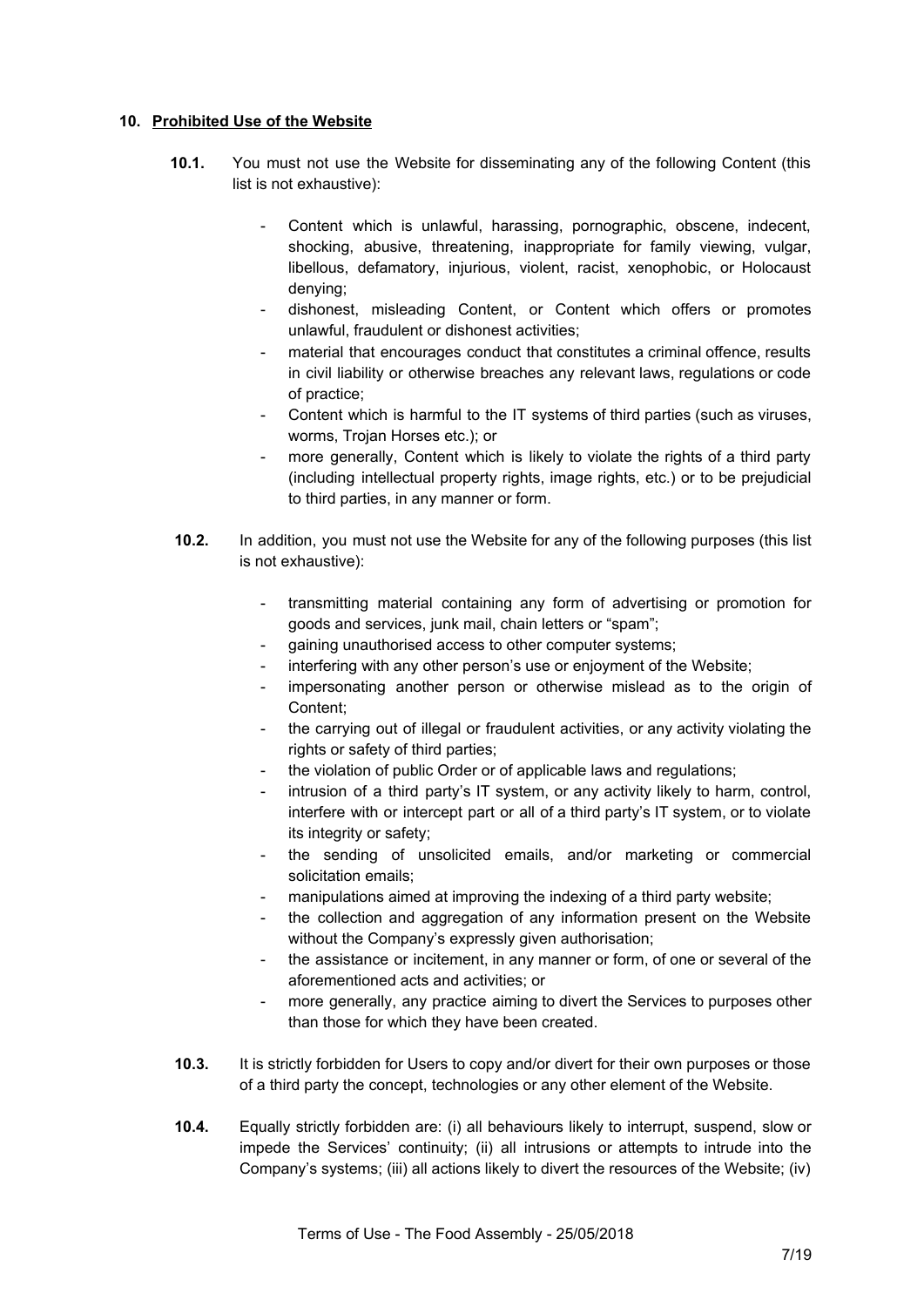all actions likely to impose a disproportionate burden on the Website's infrastructures; (v) all violations of security or authentication measures; (vi) all acts likely to violate the rights and financial, commercial, or moral interests of the Company or of the Website's Users; (vii) all actions aimed at suppressing, hiding or displacing the advertisements or promotional messages found on the Website; and (viii) any breaches of these general terms and conditions.

- **10.5.** It is strictly forbidden to trade, sell or grant all or part of the access to the Services or to the Website, as well as to the information which is hosted and/or shared on it.
- **10.6.** You warrant that any Content you upload and your use of the Website complies with the standards set out in these Terms of Use, and you will be liable to us and indemnify us for any breach of that warranty. If you are a consumer user, this means you will be responsible for any loss or damage we suffer as a result of your breach of warranty.

### **11. Intellectual Property**

- **11.1.** We are the owner of all intellectual property rights in the Website and any materials published on it. These rights are protected by copyright laws and treaties around the world. All such rights are reserved. You may only access and use the materials for personal use and you may not otherwise reproduce, distribute, publicly perform, publicly display, modify or create derivative works of the materials (or authorise others to) for commercial gain, without a licence to do so from us.
- **11.2.** We own or are the licensee of all rights, titles, interests, in and to the Website, including all rights under patents, copyrights, data base rights, design rights, trade secrets, trademarks, and any and all other proprietary rights, including all applications, renewals, extensions and restorations thereof. Any disassembling, decompilation, decryption, extraction, re-use, copying, or more generally any act of reproduction, representation, transmission or use of any of these elements, in part or in whole, without the authorisation of the Company is strictly forbidden and may be subject to legal action.

#### **12. No reliance**

- **12.1.** The Content on the Website is provided for general information only and is not intended to amount to advice on which you should rely. Although we make reasonable efforts to update the information on our site, we make no representation, warranty or guarantee, whether express or implied, that the content on our site is accurate, complete or up-to-date and you acknowledge that any reliance on such information will be at your own risk.
- **12.2.** We have no obligation to verify the content of such information or to edit any such information provided by third parties.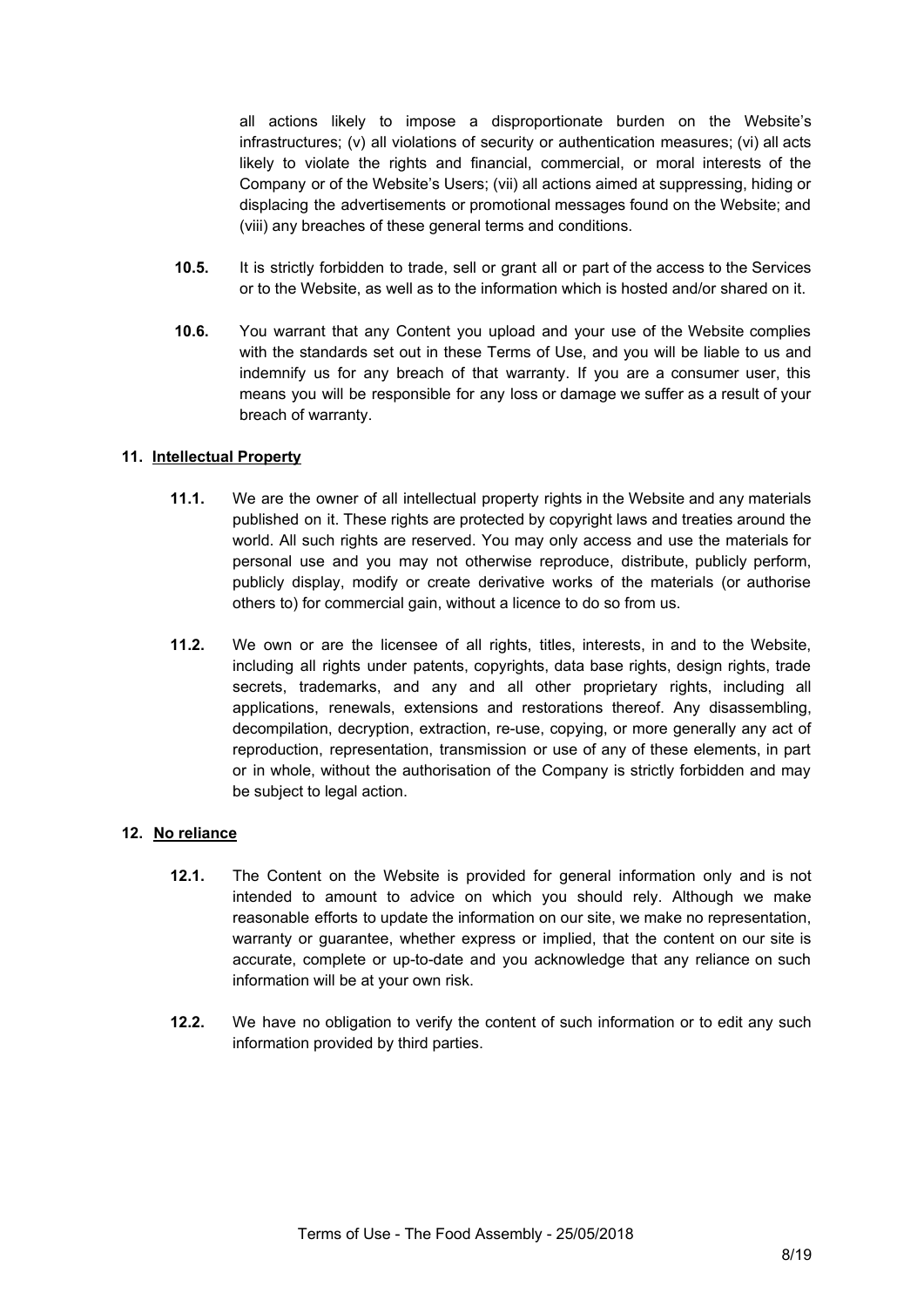### **13. Limitation of Liability**

- **13.1.** Nothing in these Terms of Use excludes or limits our liability for death or personal injury arising from our negligence, or our fraud or fraudulent misrepresentation, or any other liability that cannot be excluded or limited by English law.
- **13.2.** To the extent permitted by law, we exclude all conditions, warranties, representations or other terms which may apply to our site or any content on it, whether express or implied.
- **13.3.** We will not be liable to any user for any loss or damage, whether in contract, tort (including negligence), breach of statutory duty, or otherwise, even if foreseeable, arising under or in connection with:
	- use of, or inability to use, our Website; or
	- use of or reliance on any Content displayed on our Website.
- **13.4.** In respect of Producers and Assembly Hosts only, please note that in particular, we will not be liable for:
	- loss of profits, sales, business, or revenue;
	- business interruption;
	- loss of anticipated savings;
	- loss of business opportunity, goodwill or reputation; or
	- any indirect or consequential loss or damage.
- **13.5.** If you are a consumer user, please note that we only provide our Website for domestic and private use. You agree not to use our site for any commercial or business purposes, and we have no liability to you for any loss of profit, loss of business, business interruption, or loss of business opportunity.
- **13.6.** We will not be liable for any loss or damage caused by a virus, distributed denial-of-service attack, or other technologically harmful material that may infect your computer equipment, computer programs, data or other proprietary material due to your use of our Website or to your downloading of any content on it, or on any website linked to it.
- **13.7.** We assume no responsibility for the content of websites linked on our Website. Such links should not be interpreted as endorsement by us of those linked websites. We will not be liable for any loss or damage that may arise from your use of them.

### **14. Viruses**

- **14.1.** We do not guarantee that our Website will be secure or free from bugs or viruses.
- **14.2.** You are responsible for configuring your information technology, computer programmes and platform in Order to access our Website. You should use your own virus protection software.
- **14.3.** You must not misuse our Website by knowingly introducing viruses, trojans, worms, logic bombs or other material which is malicious or technologically harmful. You must not attempt to gain unauthorised access to our Website, the server on which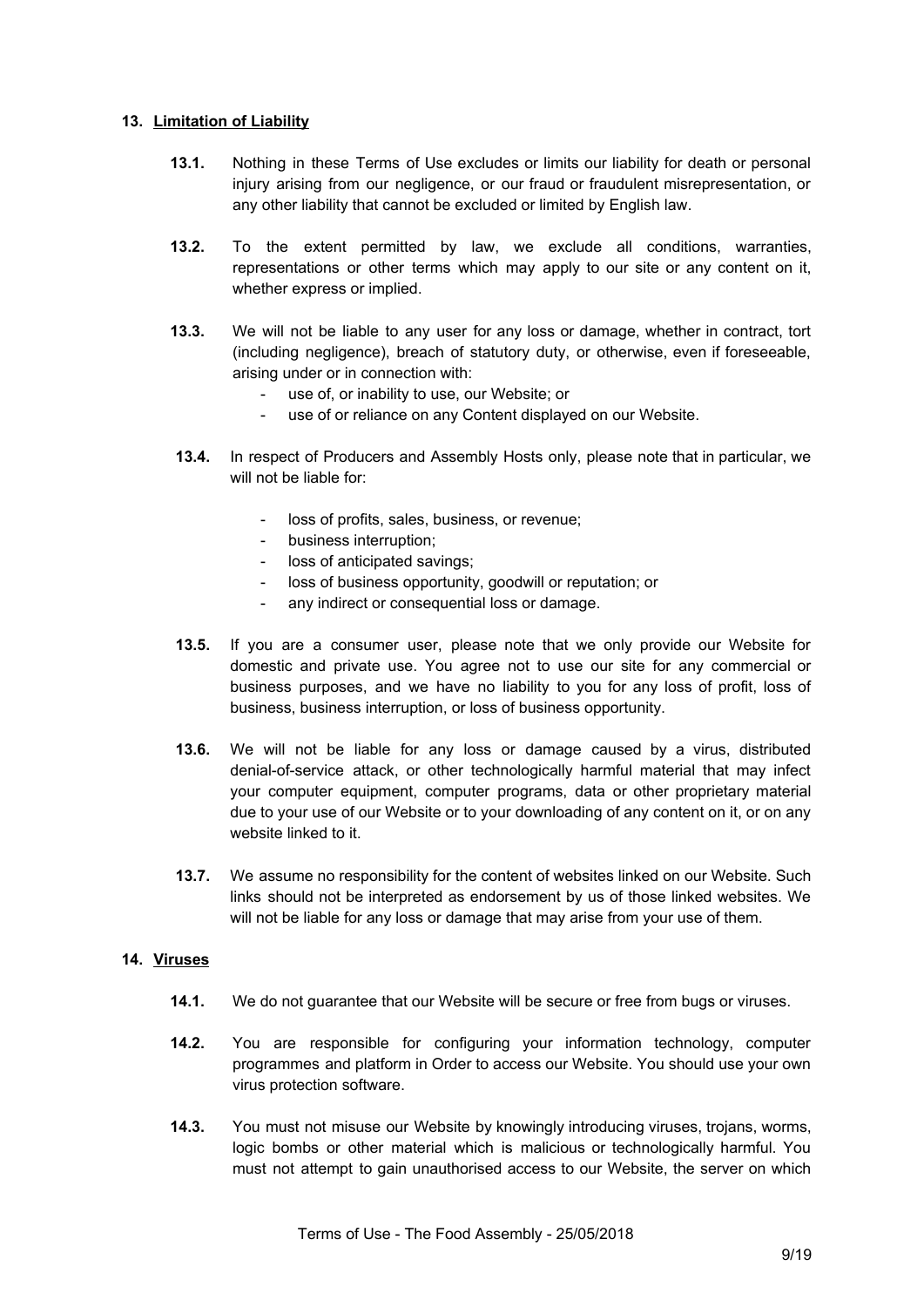our site is stored or any server, computer or database connected to our Website. You must not attack our site via a denial-of-service attack or a distributed denial-of service attack. By breaching this provision, you would commit a criminal offence under the Computer Misuse Act 1990. We will report any such breach to the relevant law enforcement authorities and we will co-operate with those authorities by disclosing your identity to them. In the event of such a breach, your right to use our Website will cease immediately.

### **15. Linking to Our Website**

- **15.1.** You may link to our home page, provided you do so in a way that is fair and legal and does not damage our reputation or take advantage of it.
- **15.2.** You must not establish a link in such a way as to suggest any form of association, approval or endorsement on our part where none exists.
- **15.3.** You must not establish a link to our Website in any website that is not owned by you.
- **15.4.** Our Website must not be framed on any other site, nor may you create a link to any part of our site other than the home page or an Assembly home page.
- **15.5.** We reserve the right to withdraw linking permission without notice.
- **15.6.** The website in which you are linking must comply in all respects with the content standards set out in these Terms of Use.
- **15.7.** If you wish to make any use of content on our site other than that set out above, please contact [support@foodassembly.com.](mailto:support@foodassembly.com)

#### **16. Third Party Links**

- **16.1.** We can under no circumstances be held responsible for the technical availibility of third party websites from which you gain access via the Website.
- **16.2.** We accept no liability for content, advertising, products and/or services available on such third party websites and we are not responsible for any transaction occurring between you and a third party website.

### **17. Advertising**

We reserve the right to insert on any page of the Website or in any communication with users any form of advertising or commercial message. You understand that we may transmit any advertising content or promotional content on the Website and in its communication with you or other users.

#### **18. Waiver**

Any failure by us to require strict performance of any of your obligations under these Terms of Use, and any failure by us to exercise any of the rights or remedies to which we are entitled, shall not constitute a waiver of such rights or remedies and shall not relieve you from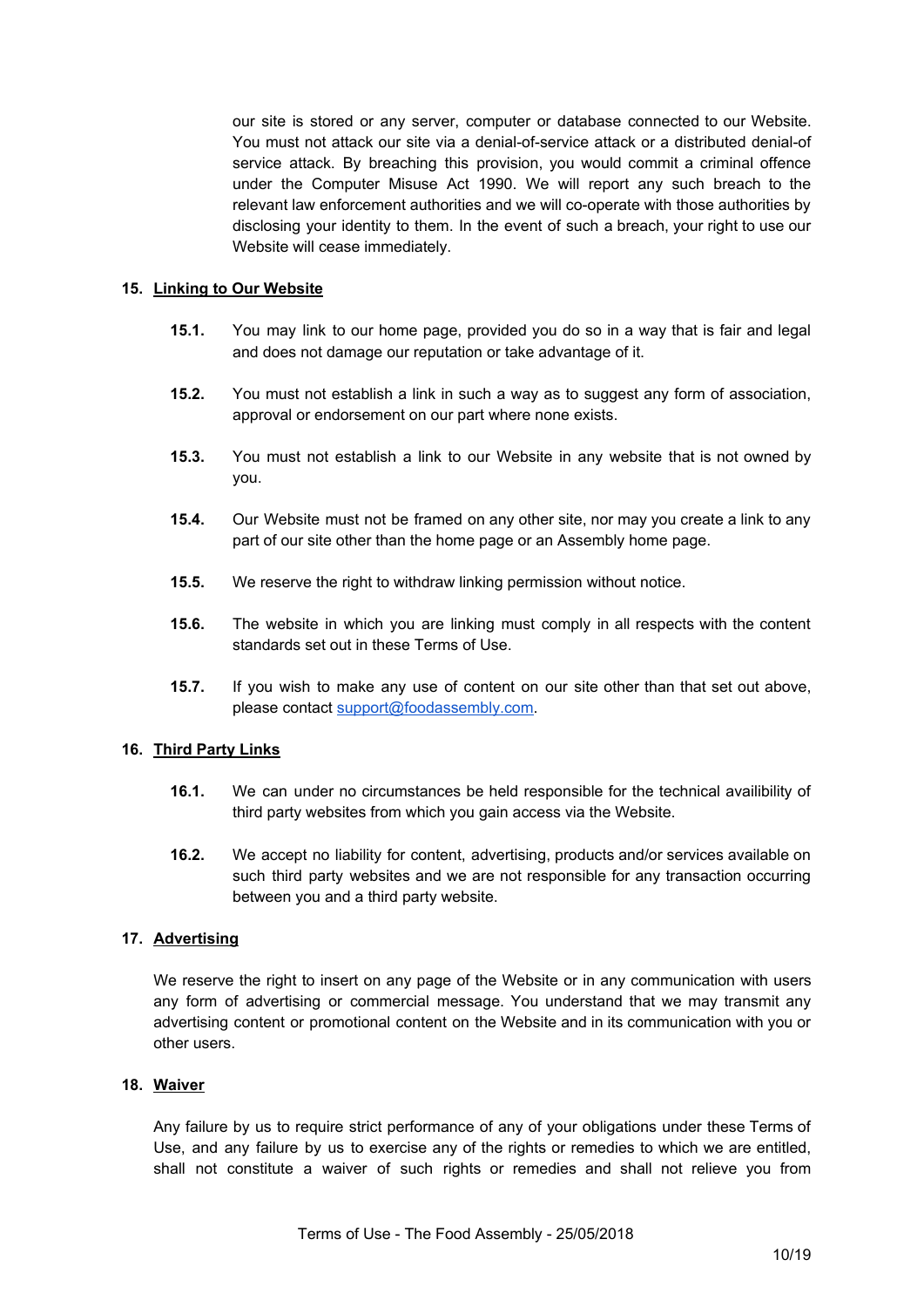compliance with such obligations. A waiver by us of any default shall not constitute a waiver of any subsequent default. No waiver by us of any of these terms shall be effective unless it is expressly stated to be a waiver and is communicated to you in writing.

### **19. Severability**

If any of these Terms of Use are determined by any competent authority to be invalid, unlawful or unenforceable to any extent, such term, condition or provision will to that extent be severed from the remaining terms, conditions and provisions which will continue to be valid to the fullest extent permitted by law.

#### **20. Indemnity**

If you are accessing the Website in the course of a business, you will indemnify and hold harmless the Company against any charges, complaints, actions and/or claims for which the Company could be held liable following any violation by you of any one of your obligations under these Terms of Use, and/or the Special Conditions of Use to the extent they apply and you undertake to compensate us for any liabilities to which it could be subject and to pay for all the fees, charges and/or sentences to which we could be subject as a result.

#### **21. Personal data**

The Company collects and processes Users' personal data. For further details, every User is invited to read the Website's Data [Privacy](https://d252gktqfh773f.cloudfront.net/fr/p/assets/documents/en-GB/terms-25-05-2018/cookie-policy.pdf) Policy carefully (the "**Privacy Policy**"). Under current regulation, in particular the EU Regulation 2016/679 of 27th April 2016, known as the general data protection regulation (the "**GDPR**"), Users have a right to access, to rectification, to erasure and to portability of the data relating to them and shall also, on grounds relating to their particular situation, have the right to object to processing and, in the cases provided by law, the right to restriction of processing the data related to them. For them to exercise these rights, the Company asks Users to send an email to [privacy@foodassembly.com](mailto:privacy@foodassembly.com) or a mail to the address mentioned in Article 3.1 and/or contact the Company's Data protection officer, BOLD law firm by sending an e-mail to [dpo@wearebold.co](mailto:dpo@wearebold.co).

### **22. Sanctions of breaches**

- **22.1.** In the event of any breach of these Terms of Use (and/or of the Special Conditions of Use to the extent they apply) or violation of applicable laws or regulations, we reserve the right to take any appropriate measure, including without limitation:
	- a) suspending or terminating access to all or part of the Services of the User who committed the breach or offence and any User who participated in any such breach;
	- b) removing any content published on the Website;
	- c) publishing on the Website any notice that the Company deems useful;
	- d) alerting all relevant authorities; and/or
	- e) taking legal action.
- **22.2.** Any suspension or termination shall take full effect on the date we send the communication to the User and the User's account will be automatically cancelled without further notice, without prejudice of any other rights we may have.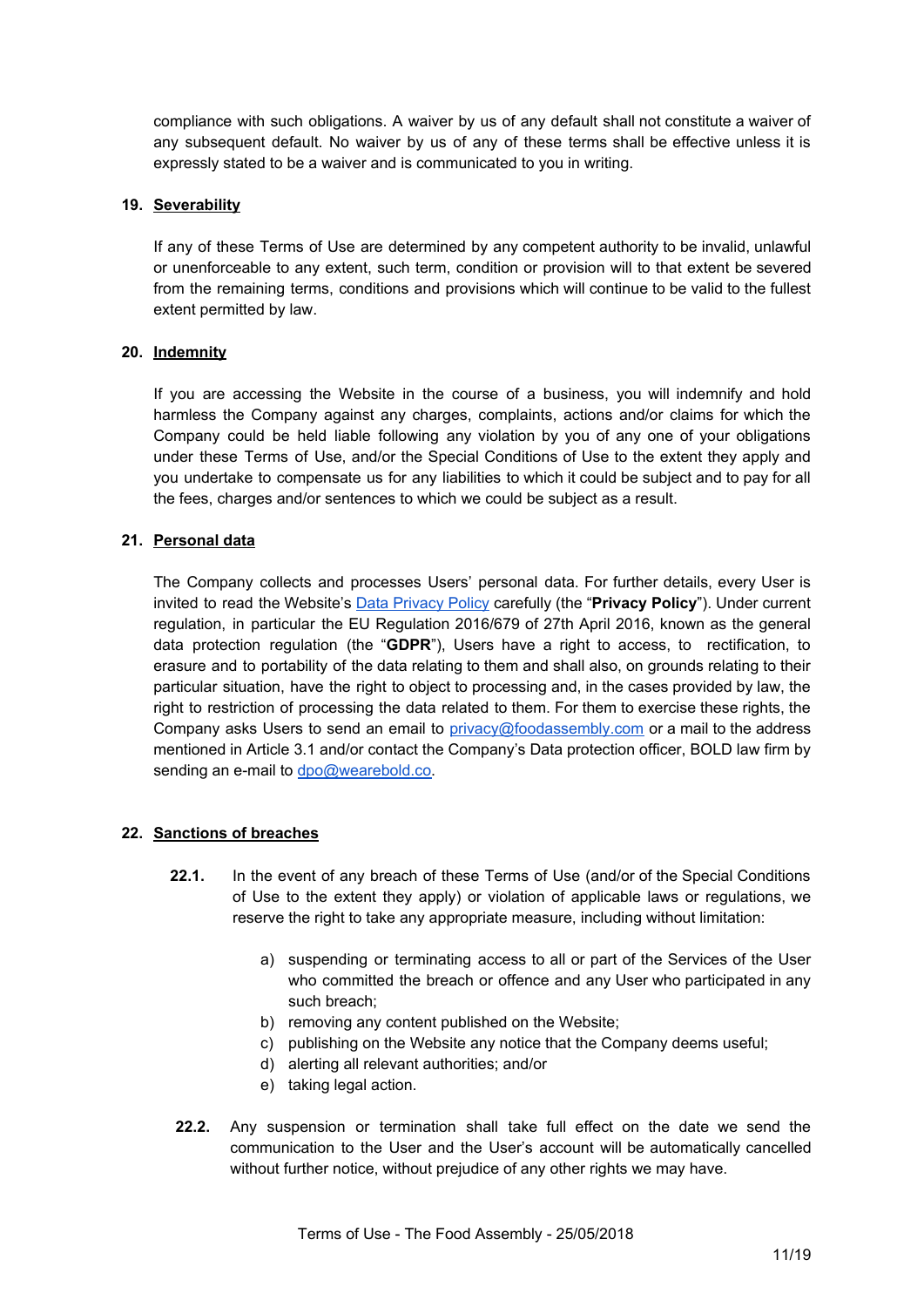### **23. Trademarks**

"**The Food Assembly**" is a Community Trade Mark (CTM) registered to Equanum SAS (Registered Address: 2 rue de la Roquette - Cour Sainte Marguerite, 75011 Paris, France).

### **24. Applicable law and jurisdiction**

These general terms and conditions are governed by English law. In the event of a dispute regarding the validity, interpretation and/or execution of these general terms and conditions, the parties submit to the exclusive jurisdiction of the English courts.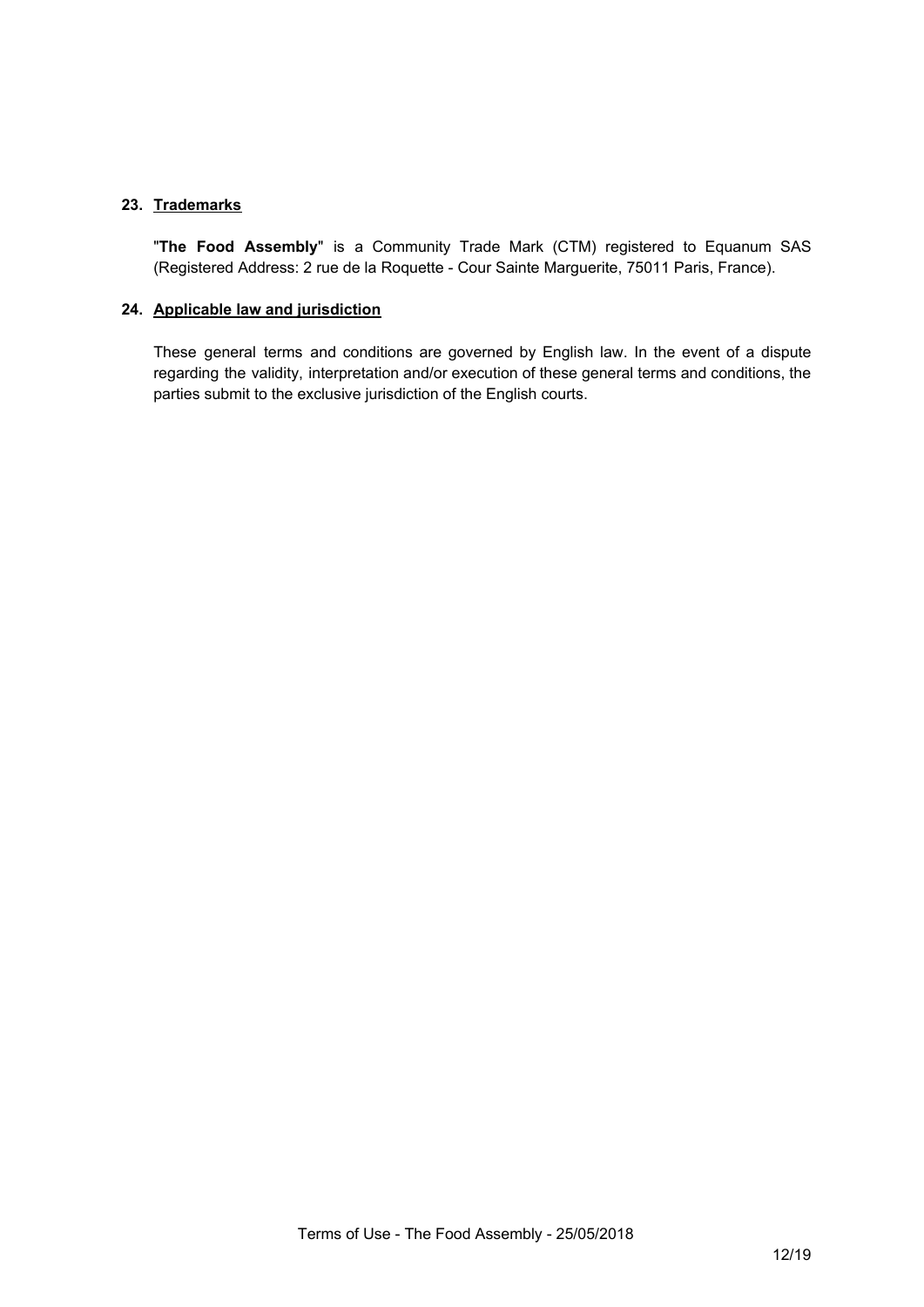### **Section B - Sales Process**

The following section explains the process by which Members buy and sell Products on the Website via the Assembly sales space. Once you have registered an Account and selected an Assembly to join, you will be able to access any sales taking place within your chosen the Assembly ("**Sales**"). You cannot take part in a Sale unless you are registered with the Website and a member of at least one Assembly.

## **1. How the contract is formed between Members and Producers**

- **1.1.** Please note that when you purchase Products on the Website the resulting legal contract is between you and that Producer and is based on the terms set out in this section B (the "**Agreement**"). Even though we may help facilitate the transaction, all transactions are entered into between you and the Producer, and we shall not have any liability, obligation or responsibility in connection with any transaction between you and the Producer.
- **1.2.** Each Order you place shall be deemed to be an offer by you to purchase the Products subject to this Agreement and the applicable product details. After you place an Order, you will receive an e-mail acknowledging that we have received your Order ("**Order Acknowledgement**"). However, please note that the Order Acknowledgement does not mean that your offer has been accepted. The Producer's acceptance or non-acceptance of your Order will take place as described in section 1.3 below.
- **1.3.** No Order shall be deemed to be accepted by the Producer unless the minimum Order threshold for that specific Producer has been reached, or the Producer decides, notwithstanding that the minimum Order has not been met, to fulfil the Order. The contract between you and the Producer will be formed when the Order confirmation email (the "**Order Confirmation**") is sent to you and will relate only to those Products and/or services notified in the Order Confirmation.
- **1.4.** You understand that if a Producer's minimum Order threshold has not been reached the Producer is not compelled to accept your offer and, accordingly, may not fulfil Orders made by you on the Website. You will receive an Order Confirmation via email, confirming whether an Order will be fulfilled in whole, fulfilled in part, or not fulfilled at all, as the case may be, at least 6 hours before the intended distribution time.
- **1.5.** You should carefully review the terms of this Agreement, the Order Confirmation and the applicable details on the product page in relation to the Order.
- **1.6.** When an offer to purchase has been accepted, Producers will do all that they can to ensure that your Order is fulfilled. Products are, however, subject to availability, market and weather conditions and seasonal changes so there may occasions that a Product is not available for collection. If Producers are unable to deliver an item you have ordered, you will not be charged for it. We will, however, bear no liability for unavailability of Products.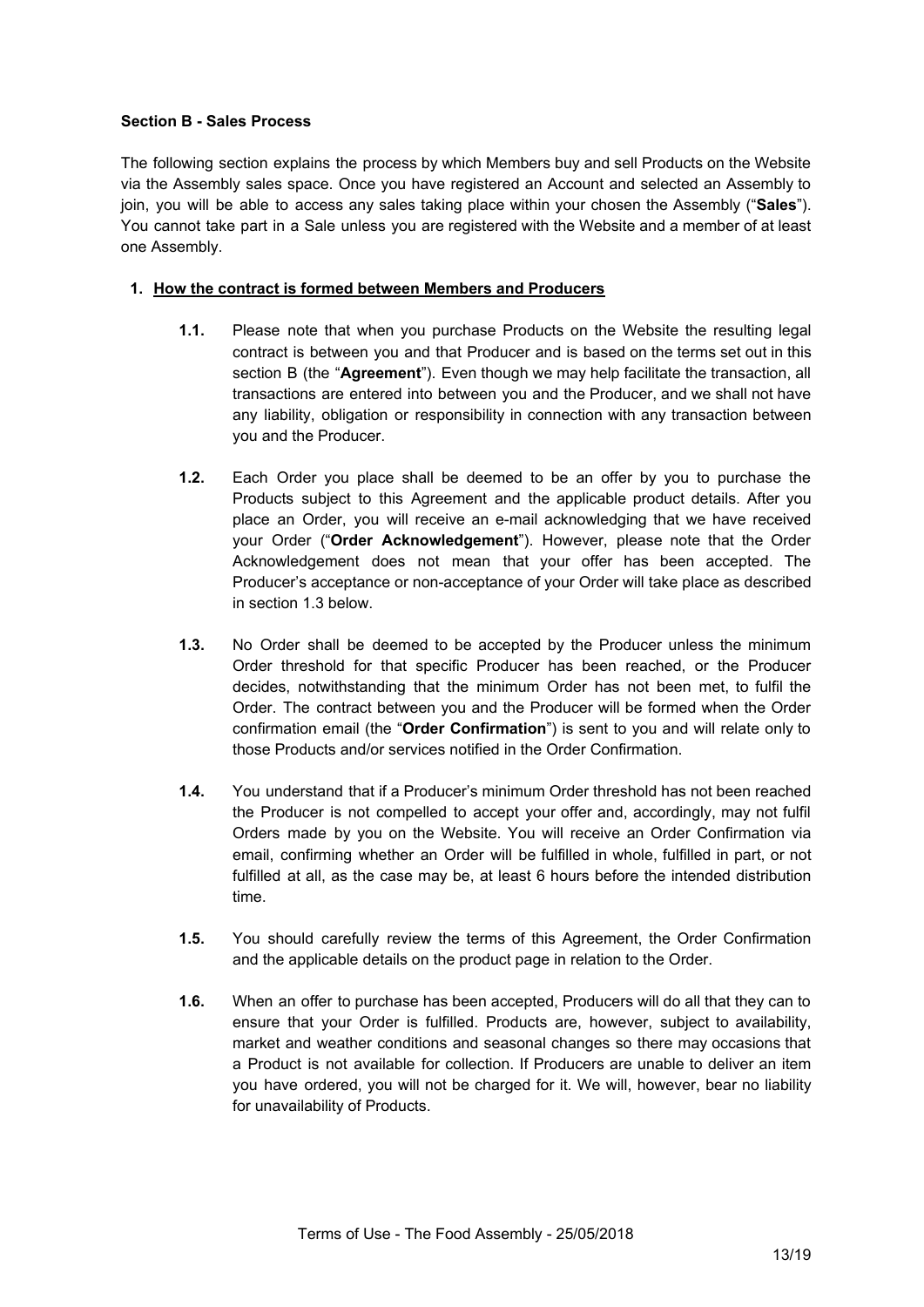### **2. Access to the Sales**

- **2.1.** Each Assembly includes a space (the "**Sales Space**") in which Members place their Orders directly with the Producers (the "**Orders**") and provide payment. The sale of Products is settled directly between Members and Producers within the Sales Space of each Assembly.
- **2.2.** As a result, it is compulsory for Members to access the Sales Space to place their Orders. Members are forbidden from proceeding in any other manner. Any sale conducted outside the Sales Space will not be considered as having taken place on the Website and releases the Assembly Hosts and the Company from the obligations to which they are subject in these Terms of Use and the Special Conditions of Use.
- **2.3.** A Sale is organised through the Website as follows:
	- *2.3.1.* Before any Sale Producers must have created notes summarising the characteristics of their Products (the "**Product File**") and establish conditions according to which they intend to sell the Products, in particular with respect to quantity and price (an "**Offer**"). They must also set the minimum threshold of Orders required for an Order to be approved and for the Products to be delivered by the Producer in question, in accordance with the conditions set out hereafter.
	- *2.3.2.* Prior to and during the Sale, the Assembly Host selects the Offers which will be put forward for Sale, according to the nature of the sale he or she intends to organise, and fixes the date (the "**Distribution Day**"), as well as the timetable (the "**Timetable**") in which the delivery of the Products will take place (the "**Distribution**"). He or she informs the Producers of the selected Offers, the Distribution Day and the Timetable.
	- *2.3.3.* He or she opens the Sales and informs the Members of the Assembly at least ninety six (96) hours prior to the Distribution.
	- *2.3.4.* The Assembly Host may also add new Offers at any time during the Sale.
	- *2.3.5.* The Assembly Host and the Producer may also modify or withdraw Offers at any time. However such modifications or withdrawals bear no consequences on Orders placed by Members before such modification or withdrawal.
	- *2.3.6.* The Producer is irrevocably bound by the Orders placed in response to his or her Offers, and is not permitted under any circumstances to refuse to carry them out with the exception of the following cases:
		- (i) force majeure;
		- (ii) unavailability of the Products, in which case the Producer is to explain to the Company the reasons for such unavailability; or
		- (iii) the minimum threshold for Orders required by the Producer is not reached.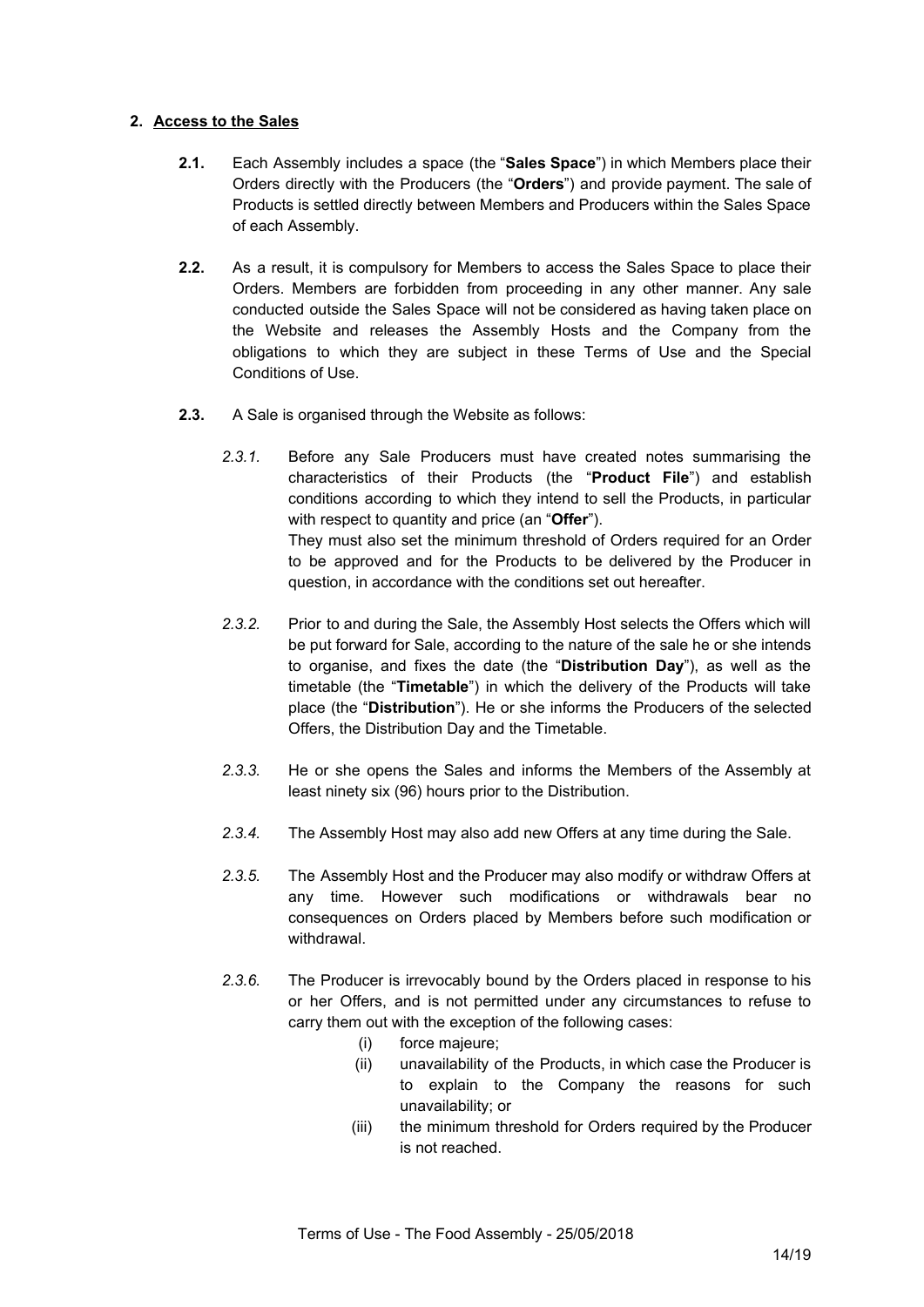- *2.3.7.* The Sale is automatically closed at the latest at 3:00 AM the day before the delivery. However the sale of certain Products (for instance, meat and dairy products) may be closed at any time for reasons relating to organization, availability or logistics.
- *2.3.8.* If at the time a Sale is closed, the minimum threshold of Orders required by a Producer has not been reached, the Assembly Host must immediately inform the Members affected that the Sale between the Members and the Producers has been cancelled, having failed to reach the required threshold, provided that the Producer can still agree to proceed with the Sale.
- *2.3.9.* In the event of a cancellation, Users will be informed, notably via the Order Confirmation (as defined below) which they are sent.
- *2.3.10.* After the closure of a Sale, the Company will produce an Order Confirmation for each Member and Producer, summarising inter alia:
	- (i) for each Producer: Order details by Member, the total price of each Order and the price per Product, as well as the information relating to delivery (address, contact, Distribution Day and Timetable); and
	- (ii) for each Member: the details and total price of his or her Order, the price per Product bought, as well as information relating to delivery (address, contact, Distribution Day and Timetable).
- *2.3.11.* The Order Confirmations are communicated by Assembly Hosts to Members and Producers at least six (6) hours prior to delivery.
- *2.3.12.* Payment of Orders as well as Delivery and distribution of the Products are completed in accordance with the provisions in sections 4 and 5 below.
- **2.4.** The Assembly Host may be assisted in the implementation of Sales and Distribution by any User of his or her Assembly. Such Users acknowledge that they are acting voluntarily and in the spirit of shared community. In this respect, they waive any entitlement to remuneration, compensation or damages.

# **3. Placing Orders**

- **3.1.** The images of the Products listed on the Website may be stock photographs used by Producers for illustrative purposes only. Although Producers will make every effort to be as accurate as possible, all sizes, weights, capacities, dimensions and measurements indicated on the Website are for information purposes only.
- **3.2.** The Sales Space and our communications to you in relation to any Order or contract will be in English. The Sales Space allows you to review your Order and make any corrections before submitting it to us and by submitting the Order you confirm that you have made any such corrections.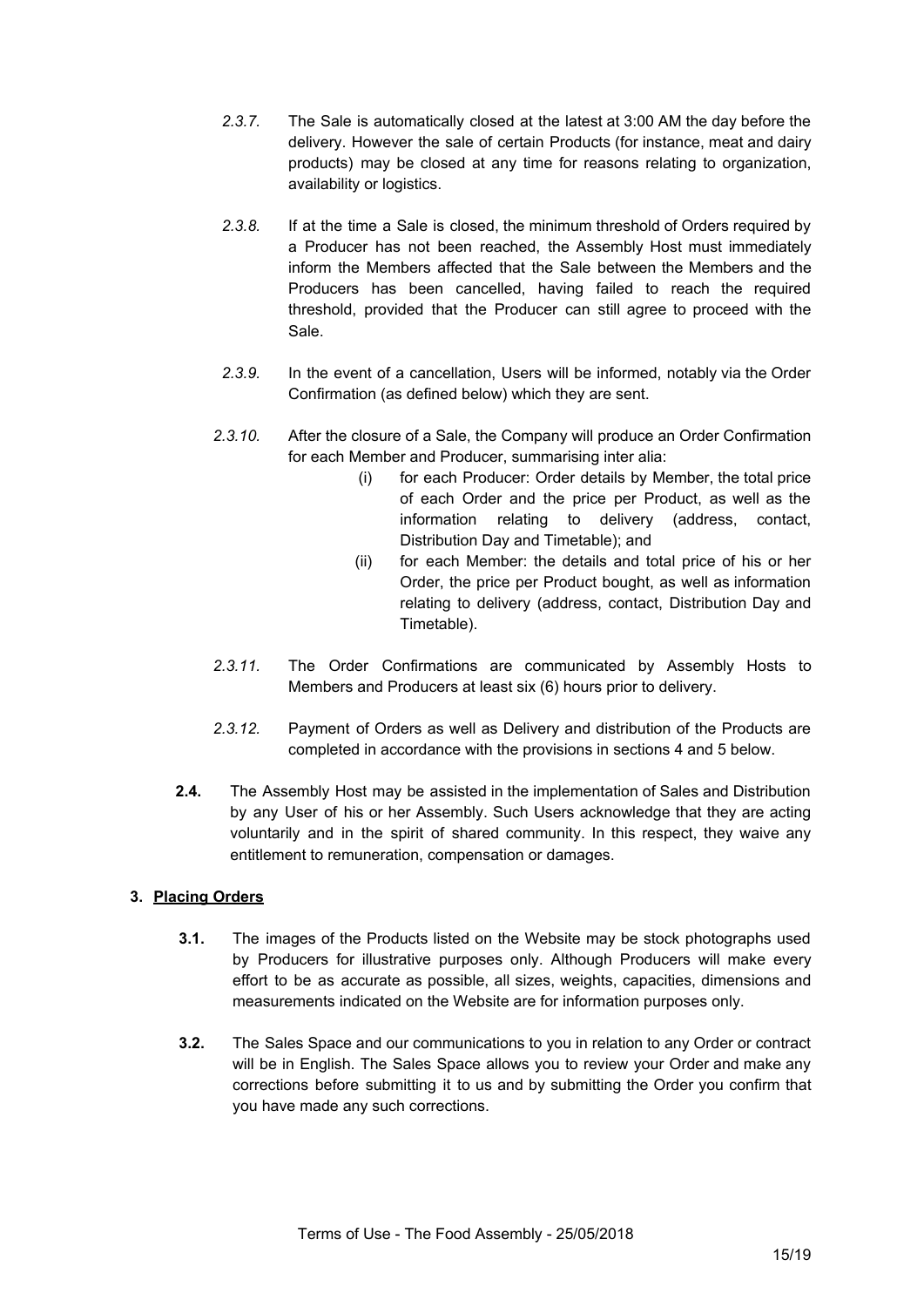- **3.3.** To place an Order, Members must select the Products from the list of Offers presented by the Producers and then selected by the Assembly Host. All Orders must be made within the Order deadlines specified on the Sales Space.
- **3.4.** The Member can access a summary of the Products in their basket at any time before their Orders are confirmed. The Member can correct potential errors at any time before the deadlines published on the Assembly [homepage]/[Sales Space]. Members receive an Order Confirmation from the Assembly Host at the latest six (6) hours before delivery.
- **3.5.** Submission of an Order amounts to an offer to enter a contract to buy the Products from the individual Producers. Furthermore, as long as the Sale is open, Members may directly cancel their Order from the Website or contact as quickly as possible the Company for assistance in cancelling their Order. The Company will endeavour to assist them with such cancellation. As soon as the Sale is closed, Members are irrevocably bound by their Orders once the Order Confirmation is sent and such confirmed Orders cannot be cancelled save as set out in section 6 below. No Order can be cancelled and no new Orders may be placed after the Sale is closed and the Order Acknowledgment is sent to the Member.
- **3.6.** The Company provides Members with a technical tool summarizing their Orders and the history of their payments, which is accessible from their Configuration Page.

# **4. Price and payments**

### *(a) Mechanisms of payment*

- **4.1.** The sale prices of Products are displayed in the Offers, and are the exclusive responsibility of Producers. They are given in sterling and include any tax. The sale price fixed by the Producers includes all commission owed to the Assembly Host and to the Company. No supplement may be billed for the delivery and the distribution of Products on the Distribution Day.
- **4.2.** The total price is stated in the Offer at the time the Order is placed and is due for payment when the Order is placed.
- **4.3.** Payment is made online, through the Payment Service or by any other means offered on the Website.
- **4.4.** Payment must be received before completion of the Sale, although payment may be made earlier for certain Products, for reasons related to organisation, availability or logistics. A payment authorisation is produced and the Member's bank account will be immediately debited.
- **4.5.** The Company will issue an invoice in the name of and on behalf of the Producers for all purchases made after the Assembly Host has approved delivery of the Products as set out herein.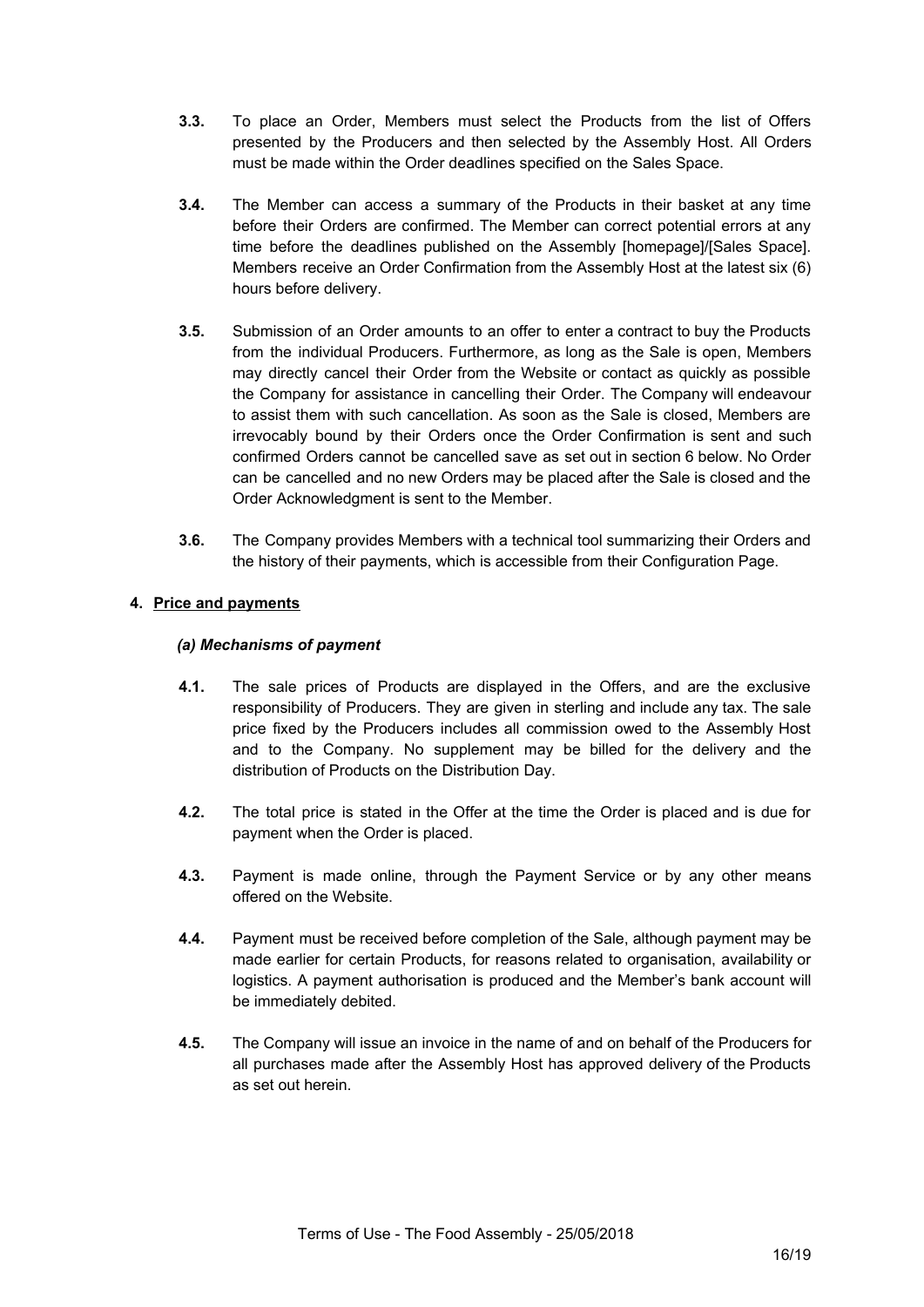### *(b) User Electronic Wallet*

- **4.6.** An Electronic Wallet is allocated to the Members in Order to implement the Services, and to provide the payment described above. This Electronic Wallet is linked to the bank account Members use to pay for purchases they make on the Website.
- **4.7.** When Members carry out a payment in accordance with the conditions set out above, the payment process takes place in the following manner:
	- (i) Once a Member has placed his or her Order, he or she is invited to provide payment in accordance with the mechanisms described in paragraph a) above.
	- (ii) The Member's bank account is immediately debited in the amount corresponding to the sum total of Orders placed.
	- (iii) The sum debited from the Member's account is then held in the Electronic **Wallet**
	- (iv) Upon the closure of the Distribution, the payment is transferred to the Producers' Electronic Wallet. In the event that a Sale is cancelled, particularly if the minimum threshold of Orders set by the Producer is not reached, the sum corresponding to undelivered Products will then be refunded directly to the Member's bank account.
	- (v) The commission due to the Assembly Host and the Company is then debited and immediately transferred by the Payment Service, from the Producers' Electronic Wallet to their bank account.

These operations are implemented automatically by the Payment Service.

### **5. Delivery of the Products**

- **5.1.** Delivery of the Products is carried out in accordance with the following provisions :
	- *5.1.1.* It is carried out directly between the Members or their Agent and the Producers or their Agent on a delivery site chosen by the Assembly Host.
	- *5.1.2.* The Assembly Host is present on the Distribution Day during the Timetable and verifies the conformity of the delivered Products with the Order Confirmation.
	- *5.1.3.* The Assembly Host then issues a Delivery Form, based on the template to be found on the Website (the "**Delivery Form**") which he or she asks the Member to sign when he or she receives the Order, as well as the Producers or their Agent after he or she has verified the conformity of the delivered Products with the Order Confirmation. The Delivery Form mentions, if necessary, any non-conforming or undelivered Products.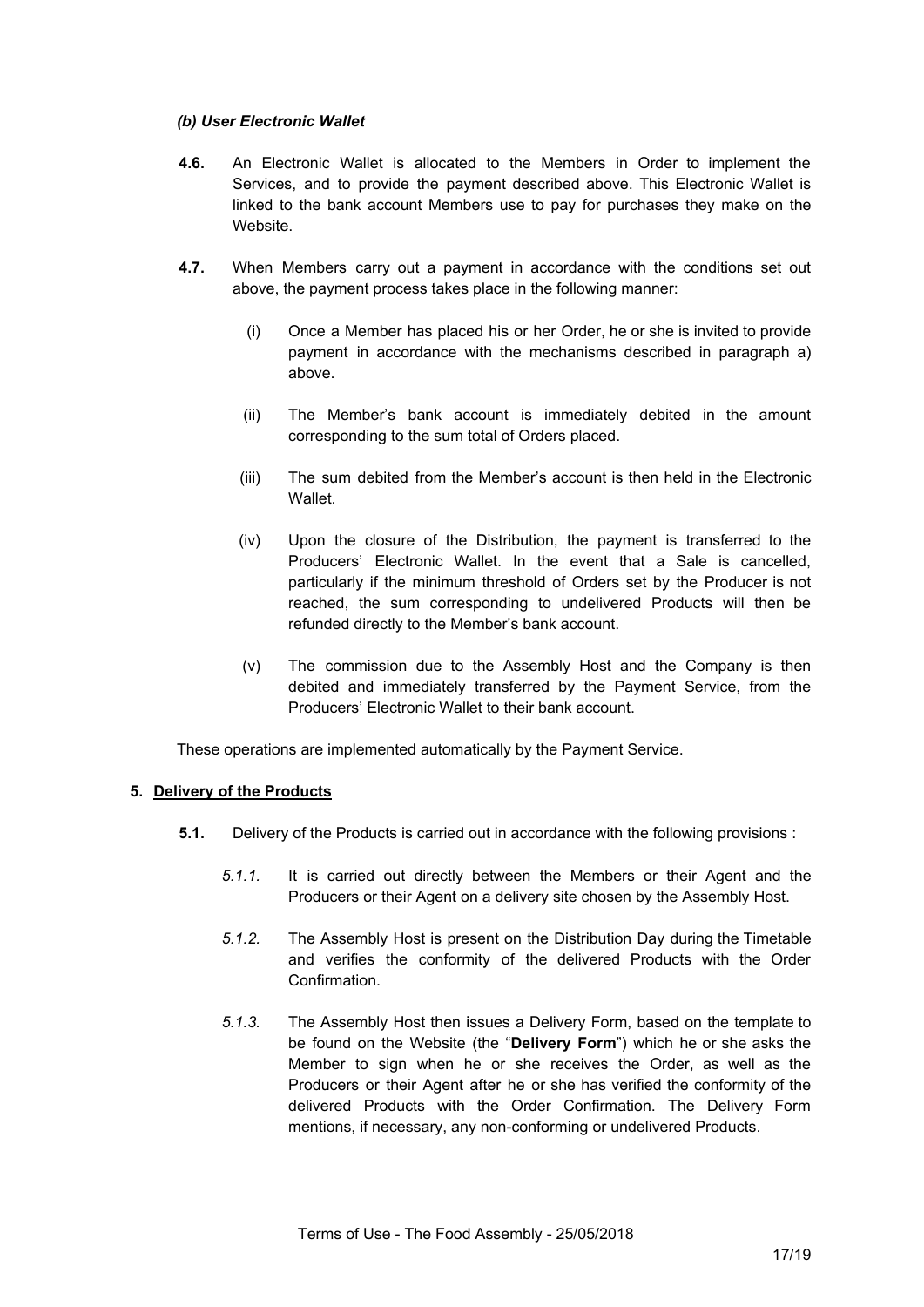- *5.1.4.* Members commit to taking delivery of the Products they have ordered through the Assembly to which they belong, directly from the Producers or their Agent, on the Distribution Day and during the Timetable. Members must also immediately verify the conformity of the Products with the Order Confirmation, in the presence of the Assembly Host. If the delivery is correct, they must sign the Delivery Form. Members cannot refuse or return any Product which matches the Order Confirmation.
- *5.1.5.* If a Member does not receive all of the Products he or she has ordered, he or she must immediately inform the Assembly Host and state it on the Delivery Form. In this event, the Member will not be debited, or, if necessary, will be refunded the sum corresponding to the undelivered Product(s).
- *5.1.6.* The Assembly Host must return all Products which a Member has failed to take delivery of beyond the Timetable to the Producer or their Agent along with any items not in conformity with the Order Confirmation.
- *5.1.7.* Members expressly accept that they are not able to ask for a refund or a later delivery of Products which they have ordered but failed to take delivery.
- *5.1.8.* The Assembly Host must confirm the delivery of the Products at least six (6) hours after the Distribution, by entering on the Website the information on the Delivery Forms and by highlighting any non-conformity, non-delivered, or returned Products, in the form and using the technical means the Company deems most appropriate.
- *5.1.9.* In the absence of any confirmation according to the provisions set out above, the delivery of Products in accordance with the Order Confirmations will be considered confirmed by the Assembly Host.
- *5.1.10.* Confirmation of delivery of the Products entails the issuing of invoices, to the Members and Producers by any appropriate means, as well as commission invoices for the Company and Assembly Hosts, which are sent to the Assembly Hosts and the Producers by any appropriate means.
- *5.1.11.* Any registered Member can assist other registered Members, in compliance with these Terms of Use and the Special Terms of Use if they shall apply. This Member agrees to intervene in a voluntary basis and in accordance with a collaborative and community approach. This Member agrees not to claim any remuneration or compensation of any form whatsoever for its services.

# **6. Distance Selling Regulations**

# **6.1. Absence of right to return Products likely to deteriorate or go off rapidly**

Members are informed that, in accordance with The Consumer Contracts Regulations 2013, the right to return goods cannot apply to Products that are perishable or which are likely to deteriorate rapidly, such as food and flowers.